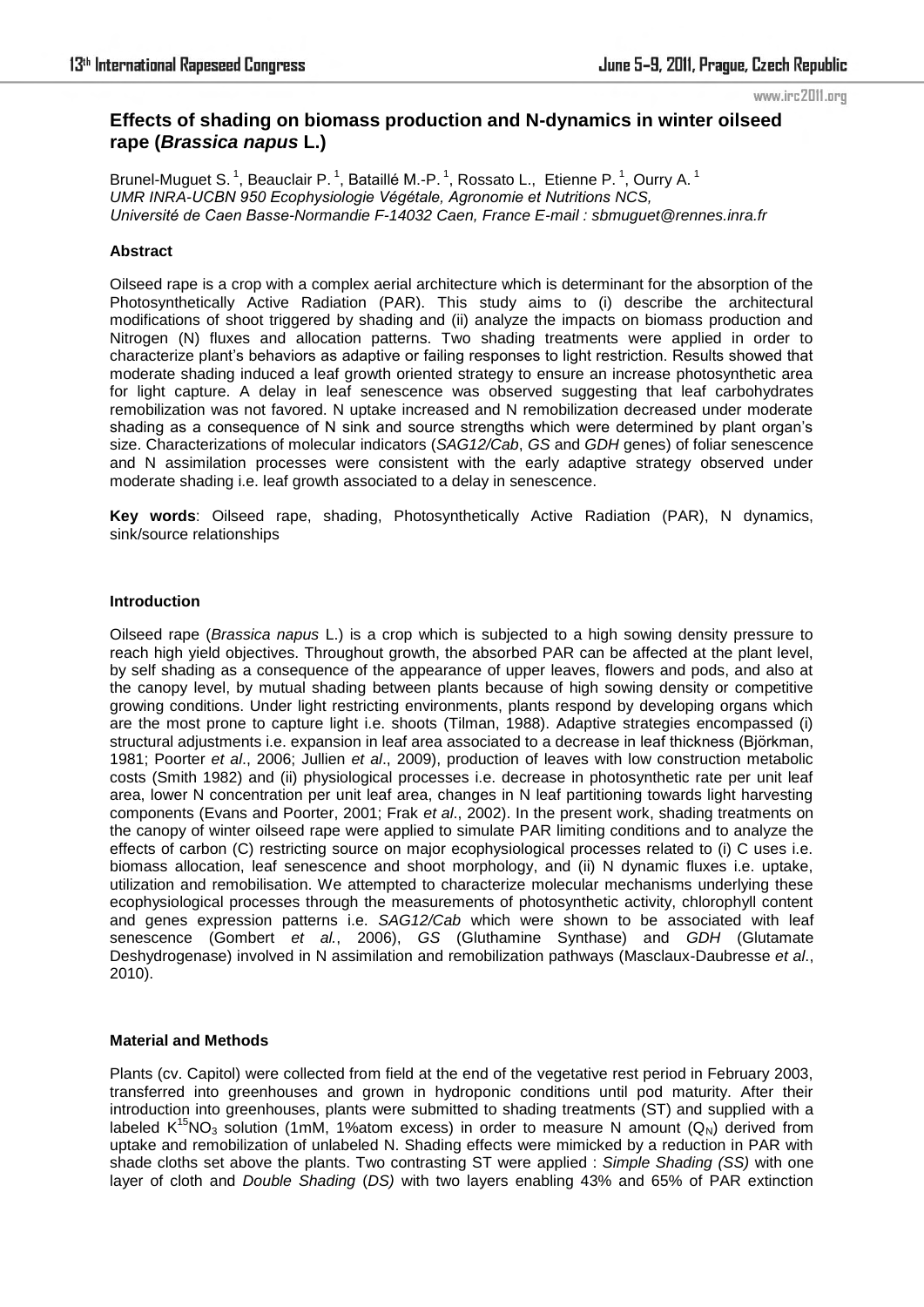### www.irc2011.org

respectively. The <sup>15</sup>N labeling experiment was performed as described in Rossato *et al.* (2001) from GS59 to pod maturity (following the BBCH decimal system). At five sampling dates, four plants per treatment were collected. Their biomass and  $Q_N$  were measured for each organ. Total N and <sup>15</sup>N allowed the determination of N uptake and consequently the calculation of N remobilized by each organ between GS59 and GS65. Chlorophyll content and photosynthetic activity were performed for each leaf rank at each sampling dates. At GS69, patterns of genes expression (*SAG12/Cab*, *GS1*, *GS2*, *GDH*) were also characterized, following procedures as in Gombert *et al.* (2006). A single factor ANOVA was performed to test the effect of the shading treatment on measured variables at each harvest date (STATGRAPHICS Plus 3.1 Software).

### **Results**

### *Effects of shading on biomass production, biomass partitioning and shoot morphology*

ST affected differently the total biomass with higher TDW for *SS* plants compared to control and *DS* plants at seed maturity (Fig. 1). Differences were only significant at GS69 mainly due to a decrease in taproot, root and stem DW for *DS* plants and an increase in leaves DW for *SS* plants (data not shown *P*<0.05). The main differences between control and shaded plants were observed for biomass partitioning. At GS79, shaded plants increased the relative biomass allocation to the leaves, suggesting a delay in leaf senescence and an increase in the vegetative stage length (Fig. 2).



ig. 1: Evolution of total dry weight (TDW) for *SS*, *DS* and the control at the different growth stages. \* *P<0.05*.

The allocation of biomass for pods production was delayed for shaded plants as a consequence of an increase in the vegetative phase length. Relative biomass allocation to fallen leaves was similar between shaded and control plants whatever the stage (Fig. 2) although the number of fallen leaves was slightly lower for shaded plants at GS79 (13.5 and 12.7 and 16 for *SS* and *DS* and control plants, not significant). Differences in final biomass performances at GS99 between *SS* and *DS* plants were not explained by early biomass partitioning nor leaf senescence. The analysis of shoot morphology showed that at GS79 (i) the leaf number on the main stem for *SS* and control plants differed significantly (28.5 and 25.2 respectively, P<0.05, data not shown) and (ii) the number of ramifications was significantly higher for shaded plants than for control plants (65.7, 132.2 and 131.5 for control, *SS* and *DS* plants, *P*<0.01, data not shown).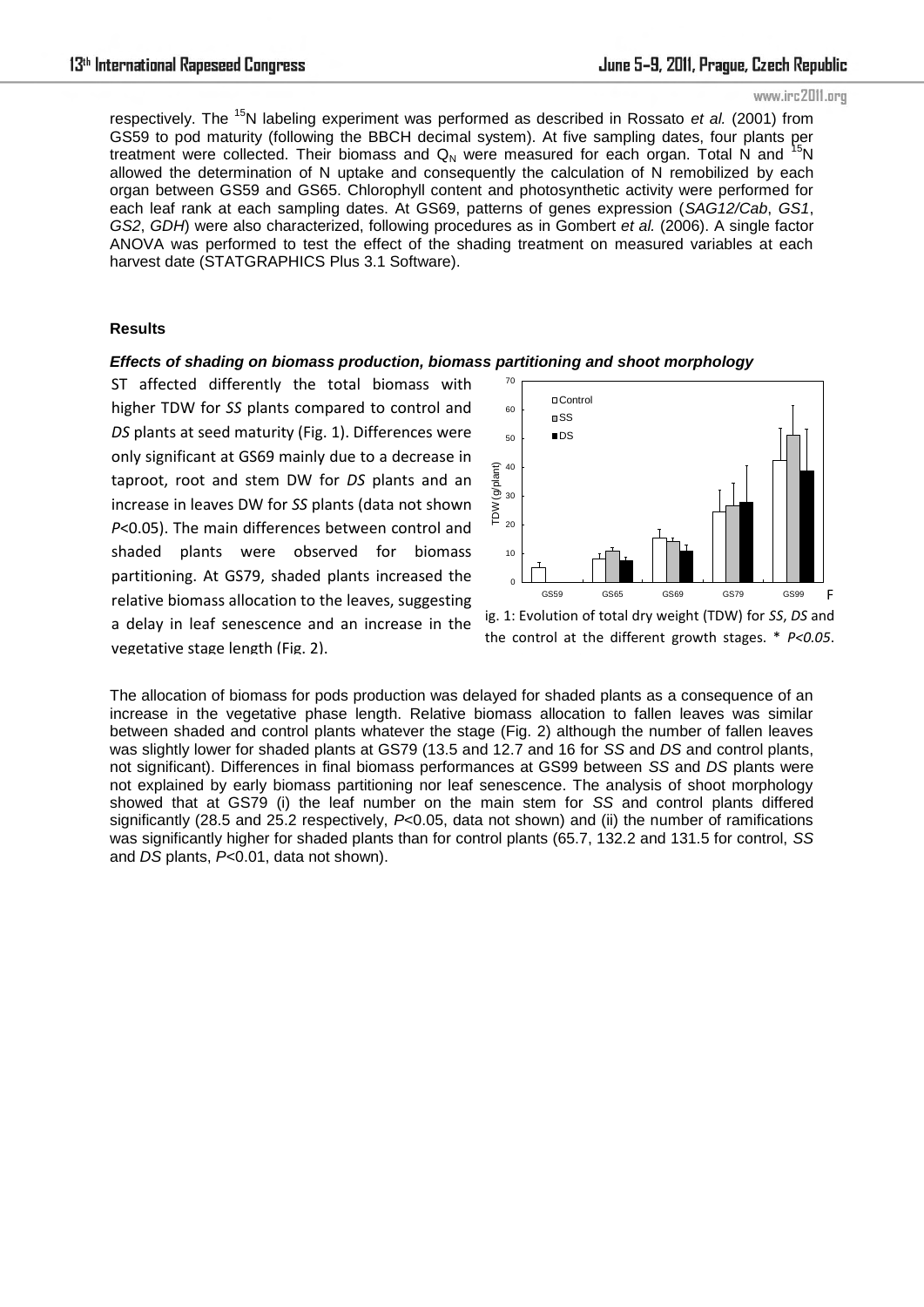# *Photosynthetic activity and chlorophyll content in response to light restriction*

The CO<sub>2</sub> leaf exchange rate was significantly lower for *DS* plants at the dates prior to GS79 (data not shown,  $P<sub>0.01</sub>$ . The photosynthetic activity was modulated by the shading intensity :a moderate shading stress enhanced or kept photosynthesis activity while higher light restriction decreased this process. Chlorophyll contents started decreasing at GS79 only for control plants (data not shown, *P*<0.01), suggesting that mobilization of N containing pigments did not occur for shaded plants which was consistent with a observed delay in senescing and N leaf remobilization processes.



Fig. 2: Evolution of the relative allocation of the biomass of the different organs (in % of whole plant biomass) i.e. fallen leaves, pods, flowers, leaves, stem, secondary roots and taproot for control, *SS* and *DS* plants. Level of significance (when different from control plants): \* *P<0.05*, \*\* *P<0.01*, \*\*\* *P<0.001*.

# *Effects of shading on total QN, early N uptake and remobilization*

From GS59, total  $Q_N$  increased as the result of N uptake (data not shown). Differences between shading treatments affected the relative partitioning of total  $Q_N$  (r $Q_N$ , Fig. 3). At GS65, r $Q_N$  to the flowers was lower for shaded plants ( $P$ < 0.05) in favor of leaves. At GS79, the main differences in  $rQ_N$ were observed for leaves and flowers which were both higher for shaded plants as a consequence of a higher biomass partitioning of both compartments at this stage (Fig. 2). At seed maturity,  $rQ_N$  was more important for taproot of *DS* plants (*P*<0.01) since it was more prone to accumulate N compounds which were not used for growth under restriction of C sources. These observations on  $rQ_N$  were correlated to biomass partitioning (Fig. 2), meaning N requirements followed plant compartment's size.



Fig. 3: Evolution of the relative allocation of total  $Q_N$  (r $Q_{Ntot}$ ) for the each organ (in % of total  $Q_{Ntot}$ ) i.e. fallen leaves, pods, flowers, leaves, stem, secondary roots and taproot for control, *SS* and *DS* plants. Full legends as in Fig. 2.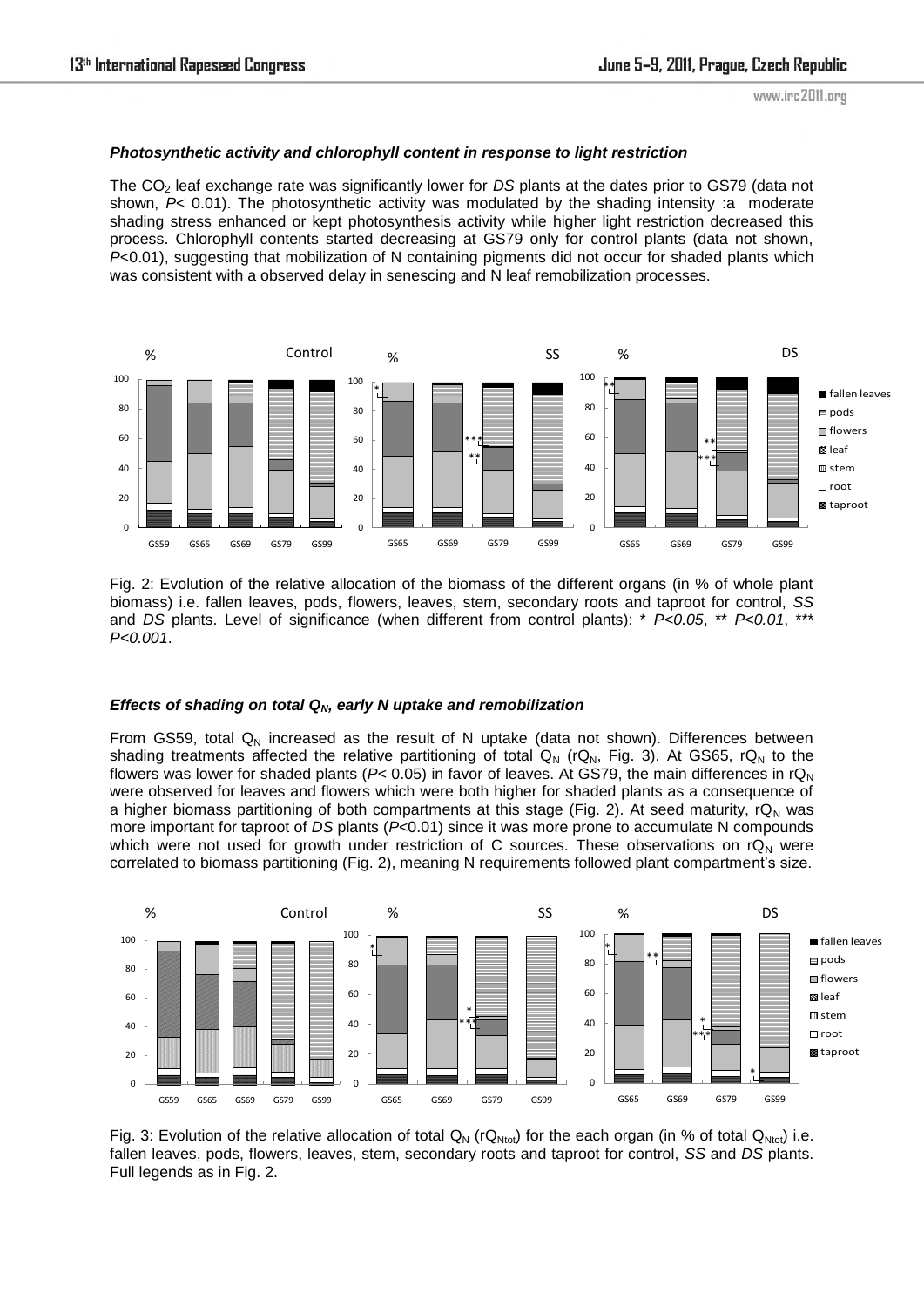Between GS59 and GS65, Q<sub>Ntaken up</sub> was lower for *SS* plants with leaves having the highest relative N uptake requirements (40.2, 34.2 and 29.0 % of total Q<sub>Ntaken up</sub> for *SS*, *DS* and control plants, respectively, data not shown). Q<sub>Nremobilized</sub> was lower for *SS* plants. Leaves allocated N whatever the ST but their N source strength greatly differed according to the ST : 62.4 and 55.8% of QNremobilized were exported from the leaves for control and *DS* plants, respectively while only 7.4% of Q<sub>Nremobilized</sub> contributed to remobilized N from the leaves for *SS* plants.

### *Gene expression analyses at GS69*

### *Shading modulates photosynthesis and senescing processes*

The gene expression patterns of *SAG12/Cab* showed a slight increase in *Cab* transcripts along with decrease in *SAG12* transcripts for leaf rank <19 of *SS* plants whereas leaves of *DS* plants had higher *SAG12* transcripts levels with no decrease in *Cab* transcripts. These observations suggested delayed and enhanced leaf senescence for *SS* and *DS* compared to the control plants.

# *Shading affects NH<sup>4</sup> + assimilation pathways*

For *DS* plants mRNA levels of *GS1* was higher along with similar levels of *GDH* transcripts to control plants while they both slightly decreased for *SS* plants meaning the expression of the cytosolic form increased only under high shading stress (Fig. 4). Concomitantly, the expression of the chloroplastic form (GS2) was less affected for *SS* plants since their expansion of foliar surface as an adaptive response to light restriction was higher than for *DS* plants. But moderate levels of *GS1/GDH* transcripts were not necessarily positively correlated to high levels of *SAG12* transcripts as observed for SS plants (Fig. 4) meaning the GS1/GDH pathway for NH<sub>4</sub><sup>+</sup> assimilation was also used when plants faced moderate shading stress.



Fig. 4: RT-PCR analysis of *Cab*, *SAG12*, *GS1*, *GS2* and *GDH* gene expressions in leaf ranks 13 up to 25. Total RNA was extracted from leaves at GS69. 25rRNA was used as cDNA synthesis and amplification control.

### **Discussion**

This study highlighted that (i) the vegetative phase was lengthened and a functional adjustment towards leaf expansion occurred under shading (ii) the shading intensity modulated shoot morphology (increase in main stem leaves and profuse branching for moderate shading vs. profuse branching only for higher light restriction) and (iii) leaf senescence process was slightly delayed but not enhanced under shading. These shoot modifications modified N dynamics as a consequence of N source and sink strength correlated to organ's size. Thus, moderate shading stress leads to a functional adjustment towards an increase in leaf expansion rather than C remobilization *via* senescing process.